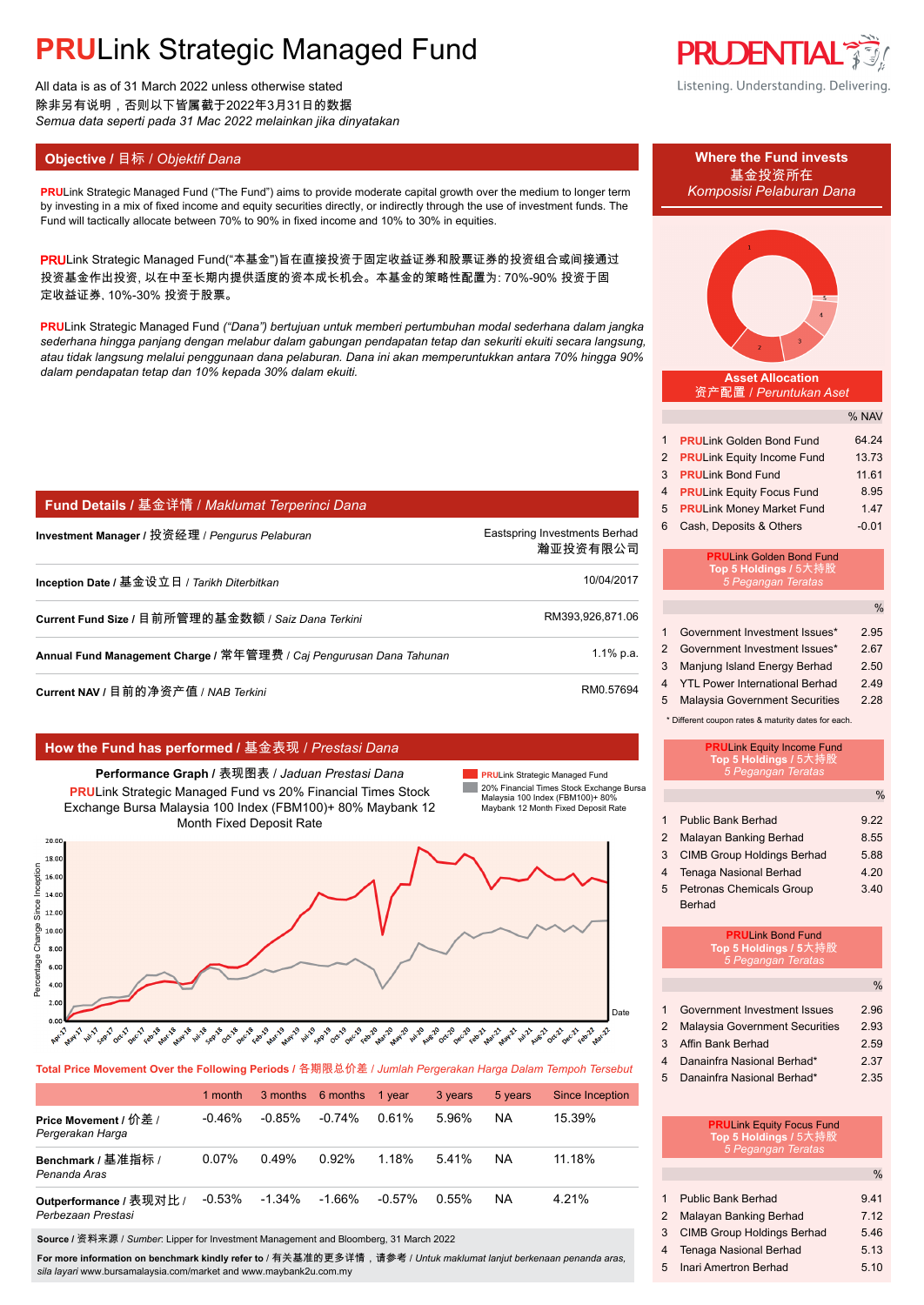All data is as of 31 March 2022 unless otherwise stated 除非另有说明,否则以下皆属截于2022年3月31日的数据 *Semua data seperti pada 31 Mac 2022 melainkan jika dinyatakan*

#### **Monthly Update /** 每月简报 / *Peningkatan Bulanan*

#### **Market Review /** 市场回顾 */ Tinjauan Bulanan*

#### **Equity /** 股票市场 */ Ekuiti.*

Malaysian equity markets corrected during the month, impacted by the continuing conflict between Russia and Ukraine. Whilst Brent crude oil prices remained above USD100/bbl during the month, Crude Palm Oil (CPO) prices corrected from the peak of RM8000/tonne to RM6300/tonne by end of the month. The Johor State elections were held on 12 March 2022, which saw the Barisan Nasional (BN) party win two-thirds majority, capturing 40 of the 56 seats contested. UMNO contributed 33 seats to victory. Foreign investors were net buyers of equity in March of RM3.2b for the third consecutive month of net inflows.

The FBMKLCI Index declined 20.92 points in March to close at 1,587.36 points, down 1.3%. The FBM Small Cap Index declined 0.25% for the month but outperforming the FBMKLCI Index.

俄乌冲突持续上演,拖累马来西亚股市于检讨月份下调整。布伦特原油价格月内保持在每桶100 美元以上之际,原棕油价格月底从每公吨8000 令吉峰值下跌至每公 吨6300令吉。柔佛州选举于 2022 年 3 月 12 日举行,国阵以三分二强大优势胜出,在56个州议席中狂扫40席;其中巫统攻下33 个席位。外资3 月份净买入马股32亿 令吉,为连续第三个月净流入。

#### 富时隆综指3月份下跌20.92点或1.3%,以1,587.36点挂收。富马小资本指数月内微跌0.25%,但跑赢隆综指。

*Pasaran ekuiti Malaysia diperbetulkan pada bulan ini, kesan daripada konflik berterusan antara Rusia dan Ukraine. Sementara harga minyak mentah Brent kekal melebihi USD100 setong pada bulan tersebut, harga Minyak Sawit Mentah (MSM) diperbetulkan daripada paras tertinggi RM8000 setan kepada RM6300 setan menjelang akhir bulan. Pilihan raya Negeri Johor yang diadakan pada 12 Mac 2022, menyaksikan parti Barisan Nasional (BN) memenangi majoriti dua pertiga, menawan 40 daripada 56 kerusi yang dipertandingkan. UMNO menyumbang 33 kerusi kepada kemenangan. Pelabur asing adalah pembeli bersih ekuiti pada bulan Mac yang bernilai RM3.2 bilion, mencatat aliran masuk bersih bagi bulan ketiga berturut-turut.*

*Indeks FBMKLCI susut 20.92 mata pada Mac lalu ditutup pada 1,587.36 mata, turun 1.3%. Indeks FBM Small Cap merosot 0.25% di bulan yang sama tetapi mengatasi prestasi Indeks FBMKLCI.*

#### **Fixed Income /** 固定收益市场 */ Pendapatan Tetap*

*.* The Fed raised its Federal Funds Rate to 0.25%-0.50% as widely expected at its Mar 2022 FOMC meeting. Along with the 25bps hike, FOMC also indicated that balance sheet normalization could start as early as May 2022. Meanwhile, the latest dot plot shows majority of the members forecasted 6 more hikes this year. This follows the country reported another record high inflation rate of 7.9% in Feb 2022. The Fed also revised its 2022 inflation forecast higher to 4.3% from its projected 2.6% in Dec 2021 and lowered its GDP growth forecast to 2.8% (Dec 2021: 4.0%), a reflection of the risks arising from the Russia-Ukraine war and elevated inflation. However, Fed Chair Powell reiterated that the US economy is very strong and soothed the market that recession risk within the next year is low. He also indicated that the Fed will be more aggressive if warranted to ensure price stability.

Malaysia transitioned into the endemic phase on 1 Apr 2022 with the lifting of restrictions imposed on business operating hours and the re-opening of international borders to foreign travelers with minimal requirements, amongst others. Meanwhile, Malaysia's entry into the Regional Comprehensive Economic Partnership on 18 Mar 2022 is expected to boost exports by RM44b per year, which bodes well for the recovering economy. In addition, the government also aims to ratify the Comprehensive and Progressive Agreement for Trans-pacific Partnership by 3Q2022 and engagement sessions with all stakeholders will start soon. Separately, Finance Minister indicated that the government's subsidy for fuel will top RM 28 billion for 2022 if the crude oil prices stay elevated and hence the government is reviewing the fuel subsidy mechanism to make it more targeted. More importantly, the government is also studying the implementation of other taxation models, including GST.

BNM lowered Malaysia's 2022 GDP forecast marginally to 5.3% to 6.3% from 5.5% to 6.5% previously to reflect the risks arising from the still evolving pandemic situation, the Russia-Ukraine conflicts as well as the faster pace of policy normalization in major economies. Growth is expected to be supported by strong global demand, re-opening of international borders, improvement in employment and targeted policy support. Despite the elevated commodity prices, BNM expects Malaysia's inflation to come in at a manageable level, averaging 2.2% to 3.2% in 2022, cushioned by subsidies and price controls on necessities. The central bank also highlighted the importance of structural reforms to enhance Malaysia's long -term competitiveness in its 2021 annual report.

Malaysia's MGS curve shifted higher in the month of Mar 2022. The yields of the 3-year, 5-year, 10-year and 15-year MGS rose 47bps, 10bps, 18bps and 18bps respectively to close the month at 3.18%, 3.39%, 3.85% and 4.24% respectively. Similarly, yields of MGII ended higher with yields of the 3-year, 5-year, 10-year and 15-year MGII increasing 15bps, 6bps, 19bps and 25bps respectively to end the month at 2.95%, 3.49%, 3.92% and 4.30% respectively.

美联储联邦公开市场委员会(FOMC)如市场预期在2022年3月份会议将联邦基准利率上调25个基点至0.25%-0.50%区间。此外,该局表示最早可能在 2022 年 5 月启 动资产负债表正常化。同时,最新的点阵图显示,大多数官员预计美联储今年将再加息6次。此前,美国2022 年 2 月通胀率再创7.9%的历史新高。美联储还将 2022 年通胀从 2021 年 12 月预计的 2.6%上调至 4.3%,并将经济增长预测下调至 2.8%(2021 年 12 月:4.0%),反映俄乌战争和通胀走高带来的风险。尽管如此,美联 储主席鲍威尔重申美国经济表现非常强劲,并安抚市场,指明年经济衰退的风险很低。他强调,该局有必要确保物价稳定,若有需要将更加积极加息。

马来西亚自2022年4月1日转入新冠肺炎疫情向地方性流行病过渡阶段,取消对营业时间的限制,并以最低要求向外国旅客开放边境等。与此同时,区域全面经济伙伴 关系协定(RCEP)于2022年3月18日起对马来西亚开始生效实施,预计每年将增加440亿令吉的出口,对复苏经济来说是个好兆头。此外,政府还计划在 2022 年第 三季度之前通过《全面与进步跨太平洋伙伴关系协定》,所有利益相关方的参与会议也即将展开。另外,财政部长表示,如果国际油价保持高位,政府2022 年的燃料 补贴将达 280 亿令吉;因此政府正重新评估燃料补贴机制,使其更具针对性。更重要的是,政府也在研究实施包括消费税(GST)在内的其他税收模式。

国行将马来西亚 2022 年国内生产总值预测从先前的 5.5% 至 6.5%小幅下调到5.3%至 6.3%,以反映仍在演变的大流行情况、俄乌冲突以及主要经济体加快政策正常 化步伐带来的风险。尽管如此,强劲的全球需求、国际边界重新开放、就业改善和针对性的政策支持料将支撑增长。虽然大宗商品价格上涨,国行预计大马通胀率将 处于可控水平,2022 年平均为 2.2% 至 3.2%,多谢补贴和必需品价格控制带来缓冲作用。国行还在其 2021 年常年报告中强调结构性改革对增强大马长期竞争力的重 要性。

大马政府债券收益率曲线于2022年3月走高。3年、5年、10年和15年大马政府债券收益率分别上涨47、10、18和18个基点,以3.18%、3.39%、3.85%和4.24%结束 当月的交易。与此同时,大马政府投资票据收益率也扬升,3年、5年、10年和15年大马政府投资票据分别走高15、6、19和25个基 点,以2.95%、3.49%、3.92%和4.30%挂收。

*Fed menaikkan Kadar Dana Persekutuannya kepada 0.25% hingga 0.50% seperti yang dijangkakan secara meluas pada mesyuarat FOMC Mac 2022. Seiring dengan kenaikan 25 mata asas, FOMC juga menyatakan bahawa normalisasi kunci kira-kira boleh bermula seawal Mei 2022. Sementara itu, plot titik terkini menunjukkan majoriti ahli meramalkan 6 kenaikan lagi pada tahun ini. Ia berikutan negara melaporkan satu lagi rekod kadar inflasi yang tinggi iaitu 7.9% pada Februari 2022. Fed juga menyemak unjuran inflasi 2022 lebih tinggi kepada 4.3% daripada unjuran 2.6% pada Disember 2021 di samping menurunkan unjuran pertumbuhan KDNK* 

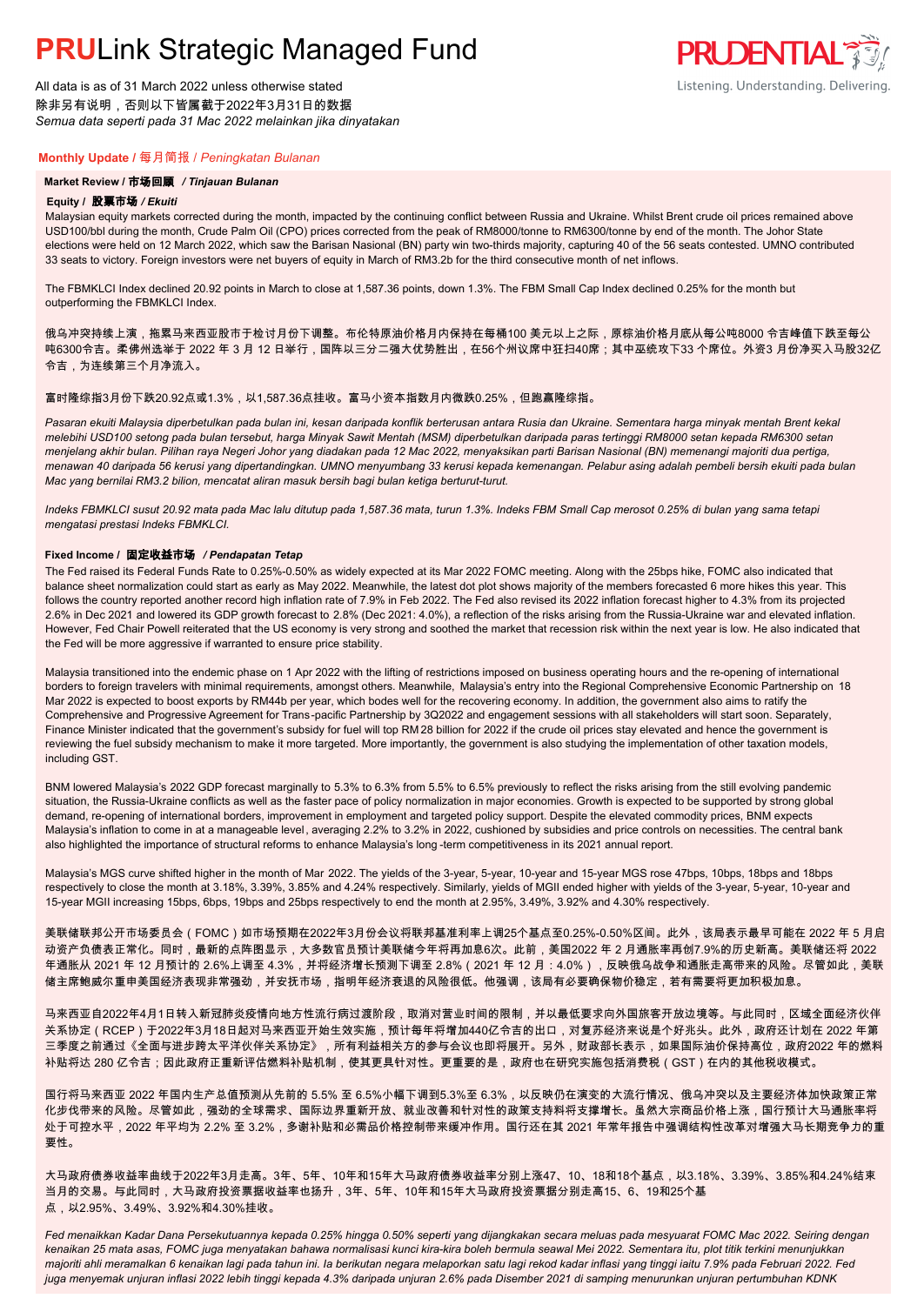

All data is as of 31 March 2022 unless otherwise stated 除非另有说明,否则以下皆属截于2022年3月31日的数据 *Semua data seperti pada 31 Mac 2022 melainkan jika dinyatakan*

*kepada 2.8% (Disember 2021: 4.0%), mencerminkan risiko yang timbul susulan perang Rusia-Ukraine dan inflasi yang tinggi. Bagaimanapun, Pengerusi Fed Powell mengulangi bahawa ekonomi AS sangat kukuh dan menenangkan pasaran bahawa risiko kemelesetan bagi tahun hadapan adalah rendah. Beliau juga menyatakan bahawa Fed akan menjadi lebih agresif jika diperlukan untuk memastikan kestabilan harga.*

*Malaysia beralih ke fasa endemik pada 1 April 2022 dengan penarikan balik sekatan yang dikenakan ke atas waktu operasi perniagaan dan pembukaan semula sempadan antarabangsa kepada pelancong asing dengan keperluan minimum, antara lain. Sementara itu, kemasukan Malaysia ke dalam Perkongsian Ekonomi Komprehensif Serantau pada 18 Mac 2022 dijangka akan meningkatkan eksport sebanyak RM44 bilion setahun, yang memberi petanda baik buat ekonomi yang semakin pulih. Selain itu, kerajaan juga mensasarkan untuk meratifikasi Perjanjian Komprehensif dan Progresif ke atas Perkongsian Trans-Pasifik menjelang 3Q2022 manakala sesi penglibatan dengan semua pihak berkepentingan akan bermula tidak lama lagi. Secara berasingan, Menteri Kewangan menyatakan bahawa subsidi kerajaan ke atas bahan api akan melebihi RM28 bilion bagi tahun 2022 jika harga minyak mentah kekal tinggi dan oleh itu kerajaan sedang mengkaji semula mekanisme subsidi bahan api untuk menjadikannya lebih disasarkan. Lebih penting lagi, kerajaan juga sedang mengkaji pelaksanaan model percukaian lain, termasuk GST.*

*BNM menurunkan sedikit unjuran KDNK Malaysia 2022 kepada 5.3% hingga 6.3% daripada 5.5% hingga 6.5% sebelum ini untuk mencerminkan risiko yang timbul daripada situasi pandemik yang masih berubah ansur, konflik Rusia-Ukraine serta kadar normalisasi dasar yang lebih pantas dalam ekonomi utama. Pertumbuhan dijangka akan disokong oleh permintaan global yang kukuh, pembukaan semula sempadan antarabangsa, peningkatan peluang pekerjaan dan sokongan dasar yang disasarkan. Walaupun harga komoditi meningkat, BNM menjangkakan inflasi Malaysia berada pada paras yang boleh diurus, dengan purata 2.2% hingga 3.2% bagi tahun 2022, disokong oleh subsidi dan kawalan harga ke atas barangan keperluan. Bank pusat tersebut juga menekankan kepentingan pembaharuan struktur supaya meningkatkan daya saing jangka panjang Malaysia dalam laporan tahunan 2021.*

*Keluk MGS Malaysia bergerak lebih tinggi pada bulan Mac 2022. Hasil MGS 3 tahun, 5 tahun, 10 tahun dan 15 tahun masing-masing meningkat 47 mata asas, 10 mata asas, 18 mata asas dan 18 mata asas lalu menutup bulan dagangan pada 3.18%, 3.39 %, 3.85% dan 4.24%. Begitu juga, hasil MGII berakhir lebih tinggi dengan hasil MGII 3 tahun, 5 tahun, 10 tahun dan 15 tahun masing-masing meningkat 15 mata asas, 6 mata asas, 19 mata asas dan 25 mata asas untuk mengakhiri bulan pada 2.95%, 3.49%, 3.92% dan 4.30%.*

## **Market Outlook /** 市场展望 */ Gambaran Bulanan*

#### **Equity /** 股票市场 */ Ekuiti .*

A month into the Russia-Ukraine conflict, a resolution towards a ceasefire has yet to be achieved. As such commodity prices are likely to remain higher for longer. Other global risks to contend with could include higher inflationary pressures resulting in the US Federal Reserve hiking rates faster and more aggressively. As Malaysia moves towards endemic phase, and lifting many travel restrictions effective 1 April 2022, reopening of the economy should garner more recovery momentum. The government's announcement to allow the new special EPF withdrawal of up to RM 10,000 will help drive consumption spending domestically, especially ahead of the Hari Raya festivities. The success of the BN party in the recent Johor State Elections will fuel speculations that GE15 may be called after July 2022. A convincing win by any party will be a positive factor towards a more stable government and policy making. Whilst there are many potential headwinds on the horizon, any correction in the market would provide a good opportunity to accumulate fundamentally strong stocks.

俄罗斯与乌克兰爆发冲突一个月后尚未达成停火协议。因此,大宗商品价格可能会在更长时间内保持高位。 其他需要应对的全球风险还包括通胀压力走高使美联储更 快、更激进地加息。随着马来西亚进入地方性流行病阶段,并从 2022 年 4 月 1 日起取消许多旅行限制,经济重新开放应该会获得更多复苏势头。政府宣布允许雇员 公积金局(EPF)会员特别提款1万令吉的措施将有助于推动国内消费支出,尤其是在开斋节之前。国阵在最近的柔佛州选举中获得胜利,市场猜测,第 15 届全国大 选可能在 2022 年 7 月之后召开。任何一方令人信服的胜利都将是积极因素,因为这将带来一个更稳定的政府和政策制定。尽管许多潜在的不利因素目前充斥市 场,任何调整都将是积累基本面强劲的股票的良机。

*Sebulan konflik Rusia-Ukraine, resolusi ke arah gencatan senjata masih belum dicapai. Oleh itu, harga komoditi berkemungkinan kekal tinggi buat tempoh yang lebih lama. Risiko global lain yang perlu dihadapi mungkin termasuk tekanan inflasi yang lebih tinggi lalu menyebabkan kadar kenaikan Rizab Persekutuan AS yang lebih cepat lagi agresif. Ketika Malaysia menuju ke fasa endemik di samping menarik balik kebanyakan sekatan perjalanan berkuat kuasa 1 April 2022, pembukaan semula ekonomi seharusnya mengumpulkan lebih banyak momentum pemulihan. Pengumuman kerajaan yang membenarkan pengeluaran khas KWSP baharu sehingga RM10,000 akan membantu memacu perbelanjaan penggunaan dalam negara, terutamanya menjelang sambutan Hari Raya. Kejayaan parti BN dalam Pilihan Raya Negeri Johor baru-baru ini akan mencetuskan spekulasi bahawa PRU15 mungkin diadakan selepas Julai 2022. Kemenangan yang meyakinkan oleh mana-mana parti akan menjadi faktor positif ke arah pembentukan kerajaan dan dasar yang lebih stabil. Walaupun terdapat banyak potensi halangan di sekeliling, apa-apa pembetulan dalam pasaran akan memberikan peluang yang baik untuk mengumpul stok yang secara asasnya kukuh.*

#### **Fixed Income /** 固定收益市场 */ Pendapatan Tetap*

Malaysia's headline inflation rate decelerated further to a 5-month low of 2.2% YoY in Feb 2022 (Jan 2022: 2.3% YoY) as higher Food & Non-Alcoholic Beverages (+3.7% YoY) and Transportation (+3.9% YoY) inflations were partially offset by a softer growth in Housing , Water, Electricity, Gas and Other Fuels (+0.8% YoY) price. Having said that, core inflation accelerated to 1.8% YoY (Jan 2022: +1.6% YoY), a reflection of the broadening increase in prices of goods and services. Having said that, we expect the 2022 inflation rate to remain modest, coming in within BNM's forecast of 2.2% to 3.2%.

Markets across the globe remained highly volatile in Mar 2022, dominated mainly by inflationary concerns and geopolitical headlines. Despite the expected negative impact of the Russia-Ukraine war on growth, we note that central banks in major economies are keeping their focus on fighting inflation. In the US, the 2- year UST yield marched significantly higher as investors pricing in more aggressive rate hikes in the coming FOMC meetings, pushing the 2-year and 10- year UST spread into negative territory, a warning signal that a recession could be on the horizon. Nevertheless, some investors argued that the inversion is different this time and raised doubts over a potential US economic downturn.

In Malaysia, inflationary pressure is expected to remain moderate given the government's commitment to keep prices in check . Meanwhile, the risk of a sharp deterioration in the country's fiscal position, emanating from high energy and food subsidies, could be mitigated by the accompanying higher oil-related revenue and higher dividend payment from Petronas. In the near term, we believe the pace of the Fed's policy normalisation and the Russia -Ukraine crisis to remain the focus of investors amid a lack of domestic catalyst. For 2022, we believe the main themes surrounding the Malaysian bond market are Malaysia's economic growth, inflationary pressures and monetary policy normalization, potential general elections as well as the supply-demand dynamics.

There will be four auctions in the month of Apr 2022, the new 10.5-year MGII 10/32, the new 20.5-year MGS 10/42, the re-opening of the 15-year MGII 07/36 and the new 7-year MGS 04/29. While there is still ample liquidity in the system, the outcome of these auctions is likely to be influenced by prevailing market sentiment. On the corporate front, we expect mixed demand for corporate bonds as investors continue to be selective in their investments.

马来西亚总体通货膨胀率于2022年2月按年进一步减速到2.2%的5个月低点(2022年1月:按年2.3%)。食品与非酒精饮料和运输走高,按年分别 起+3.7%和+3.9%;但住房、水、电、天然气和其他燃料价格(按年+0.8%)增长放缓部分抵消了其他类别走高带来的影响。尽管如此,核心通货膨胀按年增长 到+1.8%,比较2022年1月的是按年1.6%;反映商品和服务价格广泛上涨。话虽如此,我们预计 2022 年通胀率将保持温和,处于国行预测的 2.2% 至 3.2% 范围内。

2022 年 3 月,全球市场走势依然如过山车般波动,主要由通胀顾虑和地缘政治等头条新闻主导。尽管俄乌战争预计会对增长产生负面影响,我们留意到主要经济体的 央行仍将焦点锁定在对抗通胀上。在美国,两年期美国国债收益率大幅走高,反映了投资者对即将举行的联邦公开市场委员会会议更激进的加息预期,将两年期和 10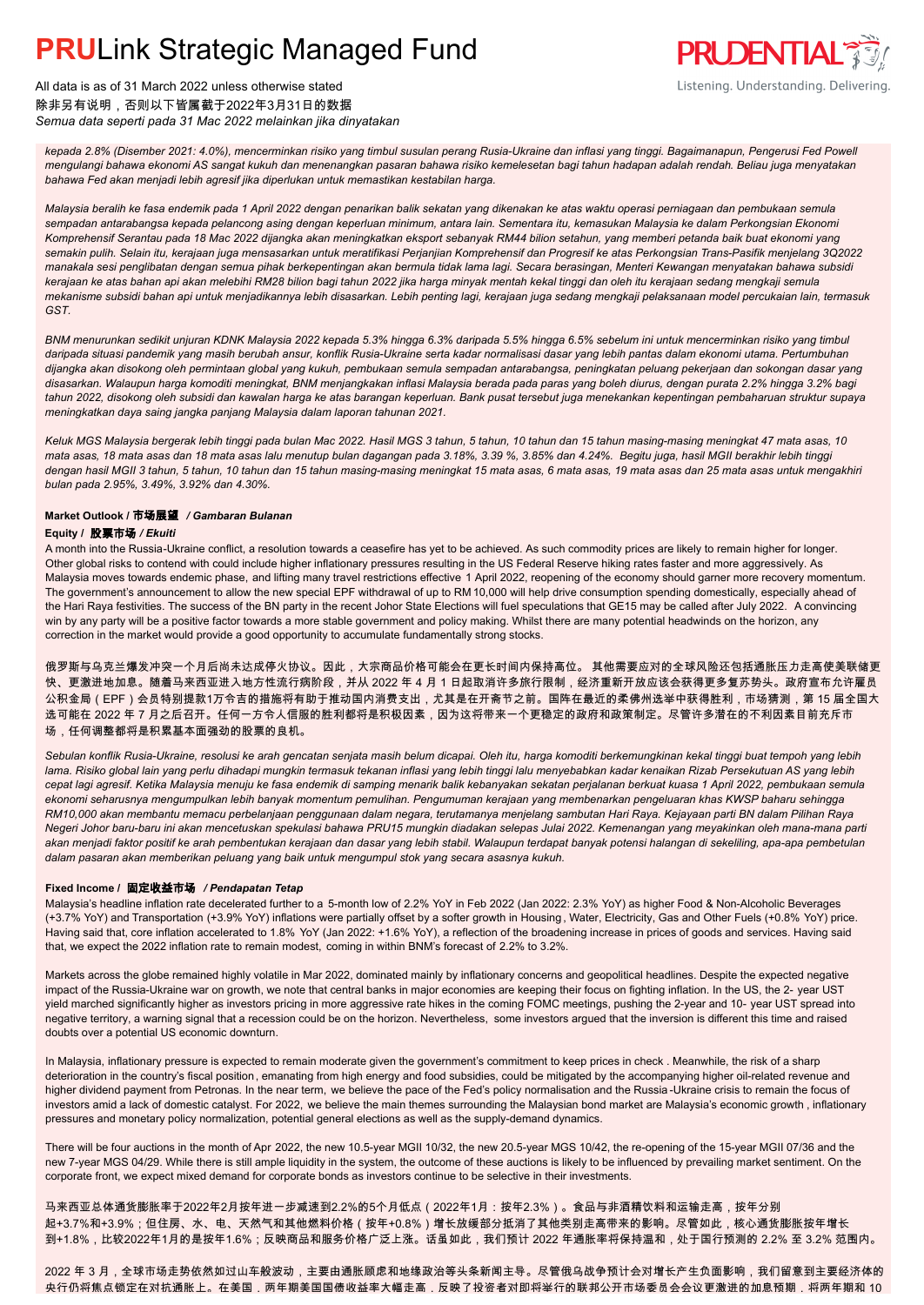

All data is as of 31 March 2022 unless otherwise stated 除非另有说明,否则以下皆属截于2022年3月31日的数据 *Semua data seperti pada 31 Mac 2022 melainkan jika dinyatakan*

年期美国国债收益率推至负值,这是经济可能即将衰退的警告信号。然而,部分投资者认为,这次的收益率倒挂有所不同,并对美国经济可能下滑表示质疑。

在马来西亚,鉴于政府承诺控制物价,预计通胀压力将保持温和。与此同时,政府挤出大笔资金用作能源和食品补贴,引发了财政状况急剧恶化的风险。尽管如 此,石油相关收入增加和马来西亚国家石油公司更高的股息支付应得以减轻相关风险带来的压力。短期内,由于缺乏国内催化剂,我们认为美联储政策正常化的步伐 和俄乌危机将继续是投资者关注的焦点。2022 年,我们认为围绕马来西亚债券市场的主要主题包括大马经济增长、通胀压力和货币政策正常化、潜在的全国大选以及 供需动态。

2022年4月将有四项招标,包括10.5年期大马政府投资票据10/32以及20.5年期大马政府债券10/42的全新发行;15年期大马政府投资票据07/36的增额发行,以及7年期 大马政府债券04/29的全新发行。尽管系统中仍有充裕的流动性,这些招标的结果料将取决于当前的市场情绪。企业债券方面,我们预料市场对企业债券的需求将参差 不齐,因为投资者继续在投资方面保持选择性。

*Kadar inflasi utama Malaysia terus turun ke paras terendah 5 bulan iaitu 2.2% YoY pada Februari 2022 (Januari 2022: 2.3% YoY) apabila inflasi Makanan & Minuman Tidak Beralkohol (+3.7% YoY) dan Pengangkutan (+3.9% YoY) yang lebih tinggi telah ditampan sebahagiannya oleh pertumbuhan harga Perumahan, Air, Elektrik, Gas dan Bahan Api Lain (+0.8% YoY) yang lebih perlahan. Bagaimanapun, inflasi teras meningkat kepada 1.8% YoY (Januari 2022: +1.6% YoY), mencerminkan peningkatan harga barangan dan perkhidmatan yang meluas. Oleh itu, kami menjangkakan kadar inflasi 2022 kekal sederhana, berada dalam unjuran BNM sebanyak 2.2% hingga 3.2%.*

*Pasaran di seluruh dunia kekal sangat tidak menentu pada Mac 2022, didominasi terutamanya oleh kebimbangan inflasi dan tajuk berita geopolitik. Walaupun perang Rusia-Ukraine dijangka akan mengakibatkan impak negatif terhadap pertumbuhan, kami perhatikan bahawa bank pusat ekonomi utama mengekalkan tumpuan mereka untuk memerangi inflasi. Di AS, hasil UST 2 tahun melonjak dengan ketara apabila pelabur menetapkan harga kenaikan kadar yang lebih agresif menghampiri mesyuarat FOMC yang akan datang, lalu mendorong UST 2 tahun dan 10 tahun merebak ke wilayah negatif, menandakan isyarat amaran bahawa kemelesetan ekonomi boleh berlaku. Namun begitu, sesetengah pelabur berhujah bahawa penyongsangan adalah berbeza kali ini dan menimbulkan keraguan tentang potensi kemelesetan ekonomi AS.*

*Di Malaysia, tekanan inflasi dijangka kekal sederhana memandangkan komitmen kerajaan untuk mengawal harga. Sementara itu, risiko kemerosotan mendadak kedudukan fiskal negara berpunca daripada subsidi tenaga dan makanan yang tinggi, boleh dikurangkan dengan hasil berkaitan minyak yang lebih tinggi dan pembayaran dividen yang lebih tinggi daripada Petronas. Dalam tempoh terdekat, kami percaya kadar normalisasi dasar Fed dan krisis Rusia-Ukraine akan kekal menjadi fokus pelabur di tengah-tengah kekurangan pemangkin domestik. Kami percaya tema utama yang mengitari pasaran bon Malaysia bagi tahun 2022 ialah pertumbuhan ekonomi Malaysia, tekanan inflasi dan penormalan dasar monetari, kemungkinan pilihan raya umum serta dinamik penawaran-permintaan.*

*Akan terdapat empat lelongan pada bulan April 2022, MGII 10/32 10.5 tahun baharu, MGS 10/42 20.5 tahun baharu, pembukaan semula MGII 07/36 15 tahun dan MGS 04/29 7 tahun baharu. Walaupun masih terdapat kecairan yang lebih dari mencukupi dalam sistem, hasil lelongan ini mungkin dipengaruhi oleh sentimen pasaran semasa. Menyorot sektor korporat, kami menjangkakan permintaan yang bercampur-campur ke atas bon korporat kerana pelabur masih lagi selektif dalam pelaburan mereka.*

#### **Fund Review & Strategy /** 基金表现评论与投资策略 */ Tinjauan dan Strategi Dana*

The Fund returned -0.46% for the month, underperforming the benchmark return of 0.07% by 0.53%. Year-to-date, the Fund returned -0.85%, underperforming the *.* benchmark return of 0.49% by 1.34%.

The Fund underperformed for the month mainly dragged by the underlying bond fund. The underlying PRULink Equity Focus Fund's outperformance was due to overweight in technology stocks in the portfolio. Our underweight in IHH and Top Glove also helped performance. As for PRULink Equity Income Fund, the outperformance was mainly due to the Fund's underweight in selective commodity and healthcare stocks. For Fixed Income, both PRULink Bond Fund and PRUlink Golden Bond Fund underperformed the benchmark. The underperformance in the month was attributed to the higher in bond yields across all tenors in March 2022. Market was relatively stable for the earlier part of the month until the hawkish comments from Federal Reserve Chairperson led to global bond market selloff.

As of end-March 2022, the Fund has 75.9% exposure in bonds and 22.7% in equities (versus Neutral position of 80:20 bond:equity). The Fund is looking to reduce its overweight exposure in equities as valuation has become less appealing.

检讨月份下,本基金的回酬是-0.46%,跑输回酬为0.07%的基准0.53%。年度至今,基金取得-0.85%回酬,较回酬为0.49%的基准逊色1.34%。

检讨月份下,基金表现落后主要受到所投资的债券基金拖累。所投资的PRULink Equity Focus基金走势超越基准是因为加码投资组合内的科技股。此外,减持IHH和顶 级手套(Top Gloves)也有助于提振基金表现。至于PRULink Equity Income基金,走势出色主要归功于基金减持特定商品和医疗保健股。固定收益方面,PRULink Bond基金和PRULink Golden Bond基金双双较基准逊色;月内表现落后是因为所有期限的债券收益率于2022年3 月走高。市场于月内早些时候走势相对稳定,直到美 联储主席的鹰派言论拖累全球债券市场刮起抛售风。

截至2022年3月底,此基金在债券的投资比重为75.9%,股票的是22.7%(对比80:20债券:股票的中和部署)。由于估值变得不那么吸引,基金正寻求减少在股票的 增持敞口。

*Dana menyampaikan pulangan -0.46% untuk bulan ini, tidak mengatasi pulangan penanda aras 0.07% sebanyak 0.53%. Sejak awal tahun hingga kini, Dana mengembalikan -0.85%, tidak mengatasi pulangan penanda aras 0.49% sebanyak 1.34%.*

*Prestasi hambar Dana pada bulan ini sebahagian besarnya diseret oleh asas dana bon. Prestasi unggul PRULink Equity Focus Fund yang menjadi sandaran disumbangkan oleh pegangan berlebihan stok teknologi dalam portfolio. Kekurangan pegangan kami dalam IHH dan Top Glove turut membantu prestasi. Manakala bagi PRULink Equity Income Fund pula, prestasi memberangsangkan disebabkan terutamanya oleh kekurangan pegangan Dana dalam sebilangan stok komoditi dan penjagaan kesihatan. Bagi Pendapatan Tetap, kedua-dua PRULink Bond Fund dan PRUlink Golden Bond Fund gagal mencapai penanda aras. Kemerosotan prestasi pada bulan ini disebabkan oleh hasil bon yang lebih tinggi merentas semua tenor pada Mac 2022. Pasaran secara relatifnya stabil pada awal bulan sehinggalah komen agresif daripada Pengerusi Rizab Persekutuan mencetuskan penjualan pasaran bon global.*

*Sehingga akhir Mac 2022, Dana mempunyai 75.9% pendedahan dalam bon dan 22.7% dalam ekuiti (berbanding kedudukan Neutral 80:20 bon:ekuiti). Dana sedang berusaha mengurangkan pendedahan pegangan berlebihan dalam ekuiti kerana penilaian telah menjadi kurang menarik.*

**Source /** 资料来源 / *Sumber*: Fund Commentary, March 2022, Eastspring Investments Berhad